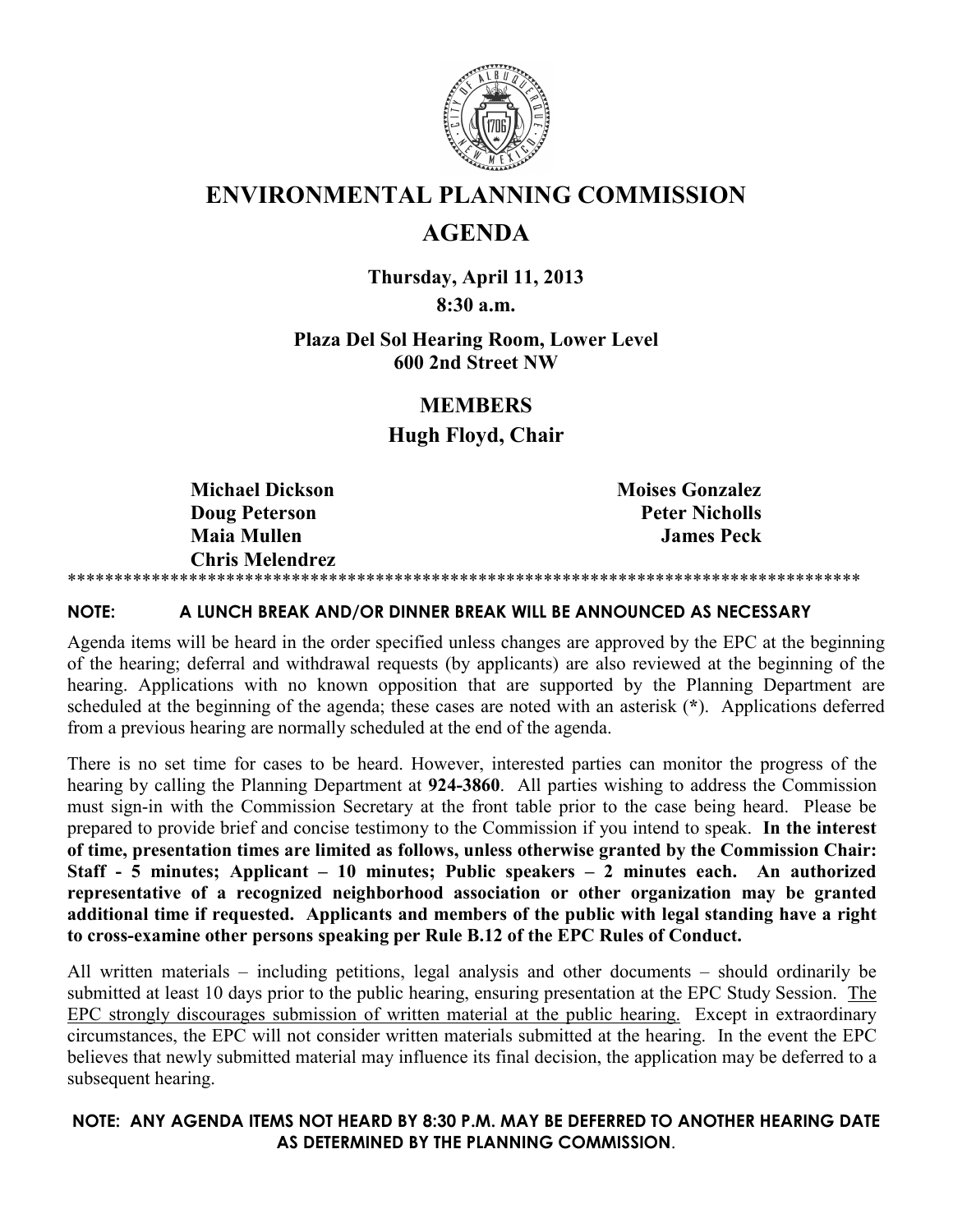## **1. Call to Order:**

- A. Announcement of Changes and/or Additions to the Agenda
- B. Approval of Amended Agenda
- C. Election of Vice-Chair
- D. Swearing in of City Staff

## **2. Project# 1003532 \***

13EPC-40101 Site Development Plan for Building Permit

Slagle Herr Arch., agent for Ross Mohr, requests the above action for Lot 14, Block 10, Tract 2, North Albuquerque Acres Unit 3, zoned SU-2/Mixed Use, located on Holly between Louisiana and Wyoming containing approximately 0.886 acres. (C-19) Staff Planner: Carrie Barkhurst

## **3. Project# 1006761\***

13EPC-40102 Zone Map Amendment 13EPC-40103 Site Development Plan for Building Permit

Consensus Planning, agent for Lord Constructors, Inc., requests the above actions for Tracts 185-A, 184, 183 and the southerly portion of Tract 182 Airport Unit, Town of Atrisco Grant Unit 8, zoned SU-1 for IP to SU-1 for IP with Truck Sales and Service, located on Fortuna Road NW between 76th Street NW and Interstate 40, containing approximately 9.6 acres. (J-10) Staff Planner: Catalina Lehner

## **4. Project# 1009204\***

13EPC-40104 Site Development Plan for Subdivision

Garrett Smith LTD, agent for Casas Jardines LLC and Acequia Jardin LLC, requests the above action for the North Half of Lot 33, Alvarado Gardens Addition, Unit 1, zoned SU-1 for PRD, located on Rio Grande Boulevard NW, between Contreras Place and Matthew Avenue, containing approximately 1.2 acres. (G-12&13) Staff Planner: Randall Falkner

### **5. Project# 1008519 \***

13EPC-40100 Site Development Plan for Subdivision

Bohannan Huston Inc., agent for Motorplex Real Estate Ltd. Co., requests the above action for Tract A-1-C-1-A, Cryer Subdivision, zoned SU-1 for C-3 & I-P, located on South Bound I-25 Frontage Rd. between Montano and Jefferson, containing approximately 5.5 acres. (F-17) Staff Planner: Carrie Barkhurst